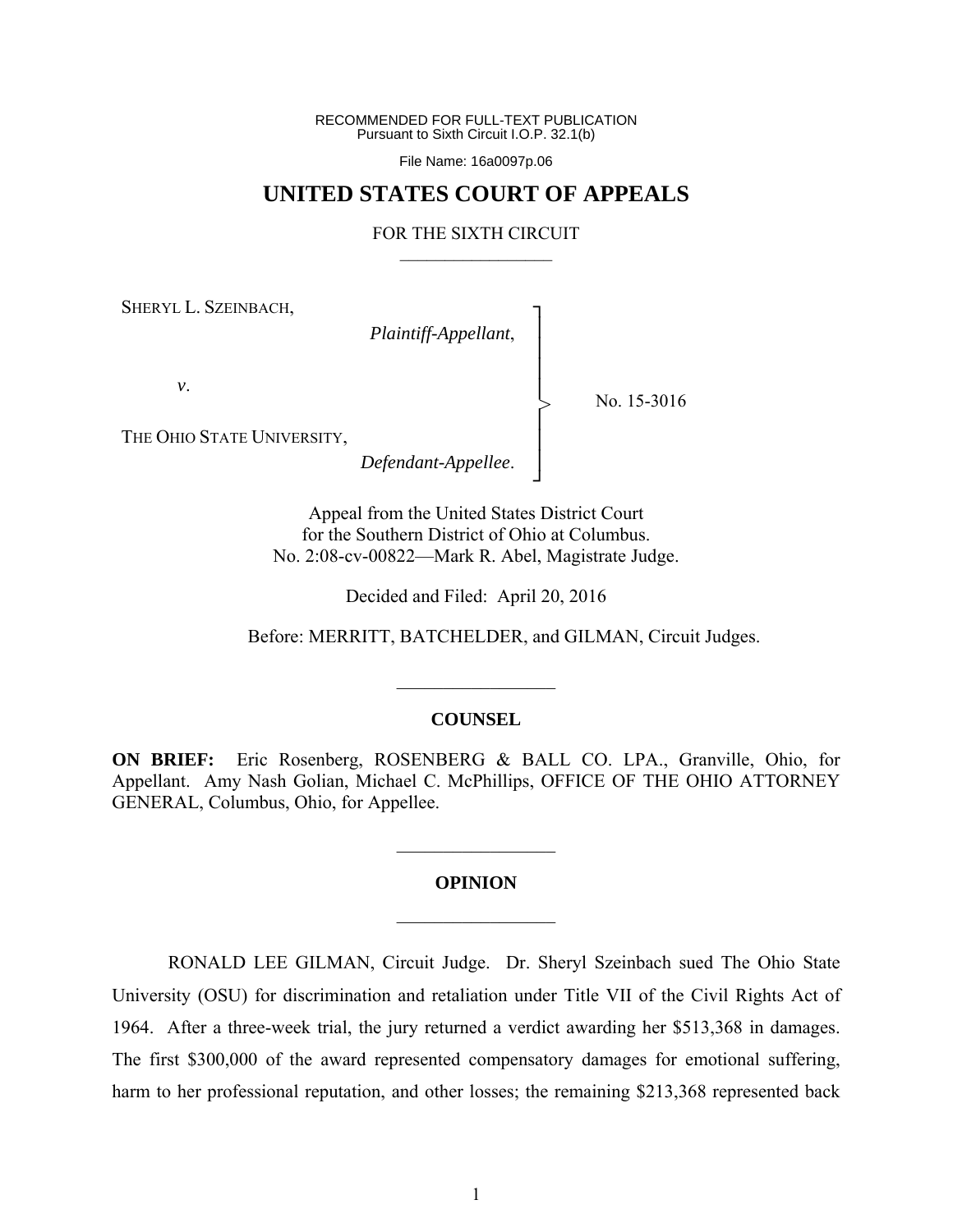pay to account for the higher income that Szeinbach allegedly would have earned in the absence of OSU's illegal conduct.

OSU moved for a remittitur of the award on the ground that it was excessive in relation to the evidence of damages that Szeinbach had put forward at trial. The district court denied the motion with respect to the compensatory damages but granted the motion with respect to the jury's award of back pay. Accordingly, the court reduced Szeinbach's damages by \$213,368.

Szeinbach now appeals, arguing that she had adequately proved her entitlement to back pay. Because we conclude that the evidence she submitted on this issue was wholly speculative, we **AFFIRM** the judgment of the district court.

#### **I. BACKGROUND**

#### **A. Szeinbach's hiring and allegations of discrimination**

OSU hired Szeinbach in January 1999 as a full professor with tenure in the College of Pharmacy (COP). Szeinbach has remained in that position without interruption since her initial hiring. She is specifically employed as a professor within the COP's Division of Pharmacy Practice and Administration. Until recently, that division also included doctors Enrique Seoane-Vazquez (who is of Spanish origin) and Rajesh Balkrishnan (who is of Indian origin).

In 2005 and 2006, Szeinbach allegedly observed Balkrishnan and others in the COP discriminate against Seoane by, among other things, preparing an unfavorable employment evaluation. She also claims that, on several occasions, Balkrishnan discriminated in favor of Indian students.

Szeinbach raised her concerns about Balkrishnan in a 2005 email to the dean of the COP, stating that the evaluation of Seoane had been "intentionally very biased." In addition, Szeinbach allegedly continued to observe discriminatory conduct that left her convinced that "people were really trying to sabotage" Seoane's research. These concerns brought Szeinbach into conflict with Balkrishnan. The two argued and traded insults at staff meetings, and they each complained about the other to fellow members of the COP faculty.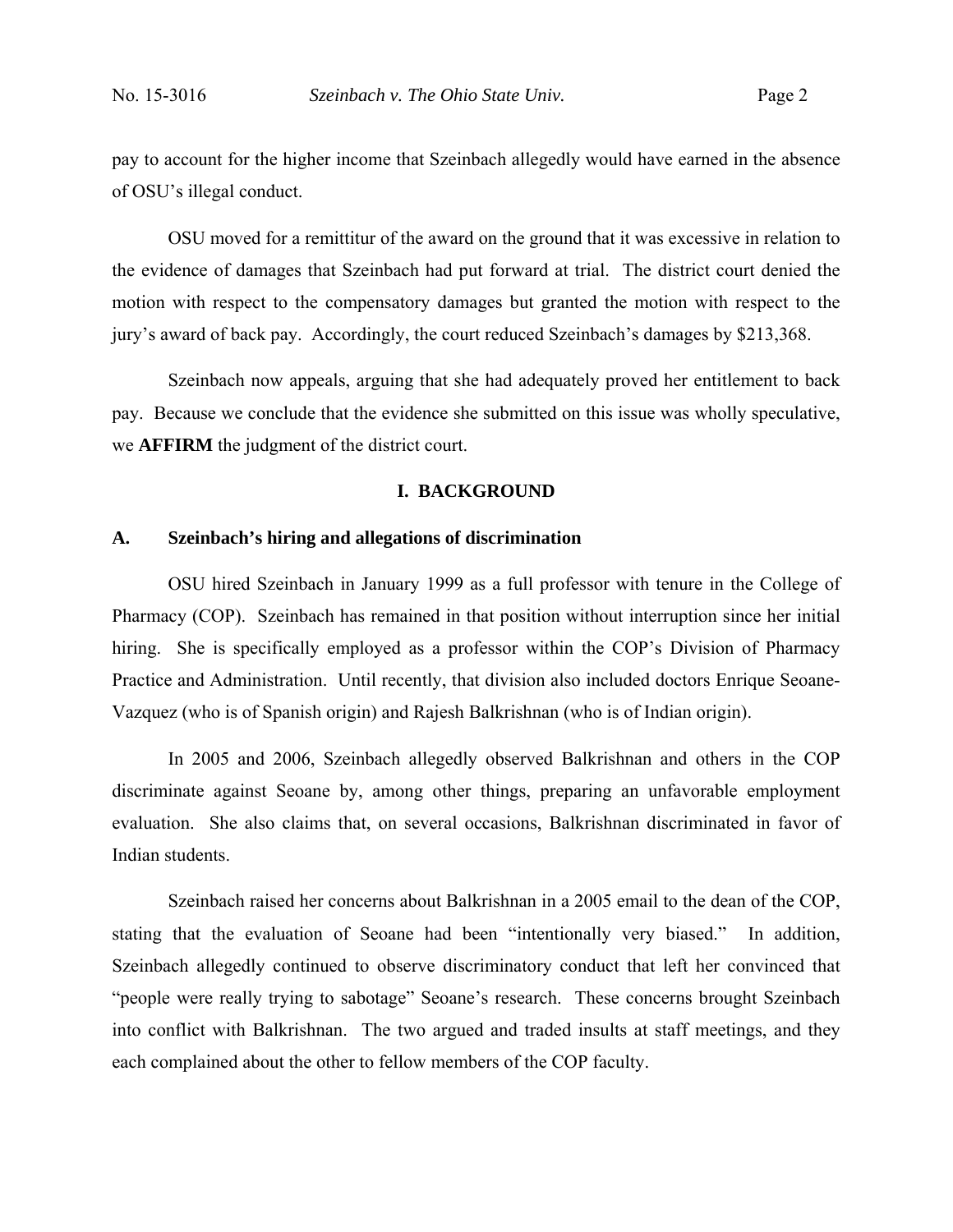During this time, Seoane filed both an internal complaint and an Equal Employment Opportunity Commission (EEOC) charge against OSU, contending that he had been the victim of discrimination. Szeinbach later alleged that she had supported Seoane's efforts by listening to his concerns and providing him with a copy of her earlier email to the COP dean. She also filed her own internal complaint against Balkrishnan and other specific members of the OSU faculty, alleging that they had retaliated against her for supporting Seoane.

The conflict between Szeinbach and Balkrishnan escalated in April 2007, when Balkrishnan sent a letter to the editor of the *Primary Care Respiratory Journal*. His letter claimed that an article that Szeinbach had published in the journal was nearly identical to an earlier article that Szeinbach had published in another journal in 2005, and that Szeinbach had failed to follow professional norms by neglecting to cite the earlier article. Balkrishnan then sent similar correspondence to the dean of the COP and to a group of professors at other universities.

The next month, Balkrishnan filed an internal complaint against Szeinbach on the basis of the same allegations. This resulted in the formation of a Committee of Initial Inquiry to review Balkrishnan's claims. The Committee concluded that Szeinbach's use of and failure to cite her earlier 2005 article demonstrated the "poorest of scholarly practices" and warranted further investigation. Subsequently, however, OSU changed its internal standards regarding the research-misconduct review process. Szeinbach's conduct did not warrant scrutiny under the new standards, which caused OSU to close its investigation.

In the meantime, Szeinbach published a correction in the *Primary Care Respiratory Journal* where she acknowledged that she was "remiss" in not citing her earlier article. The journal also included a note in which the journal's editors chastised Szeinbach and explained that her conduct did not conform to the standards of professionalism that the journal expected of its authors.

In August 2007, Balkrishnan sent an email link to the editors' note to the entire COP faculty, adding that the matter was one "of great shame and disrepute" to the COP. He also continued to argue with Szeinbach and, at a September 2007 faculty meeting, he lost his temper, shouted at Szeinbach, and called her a "bitch."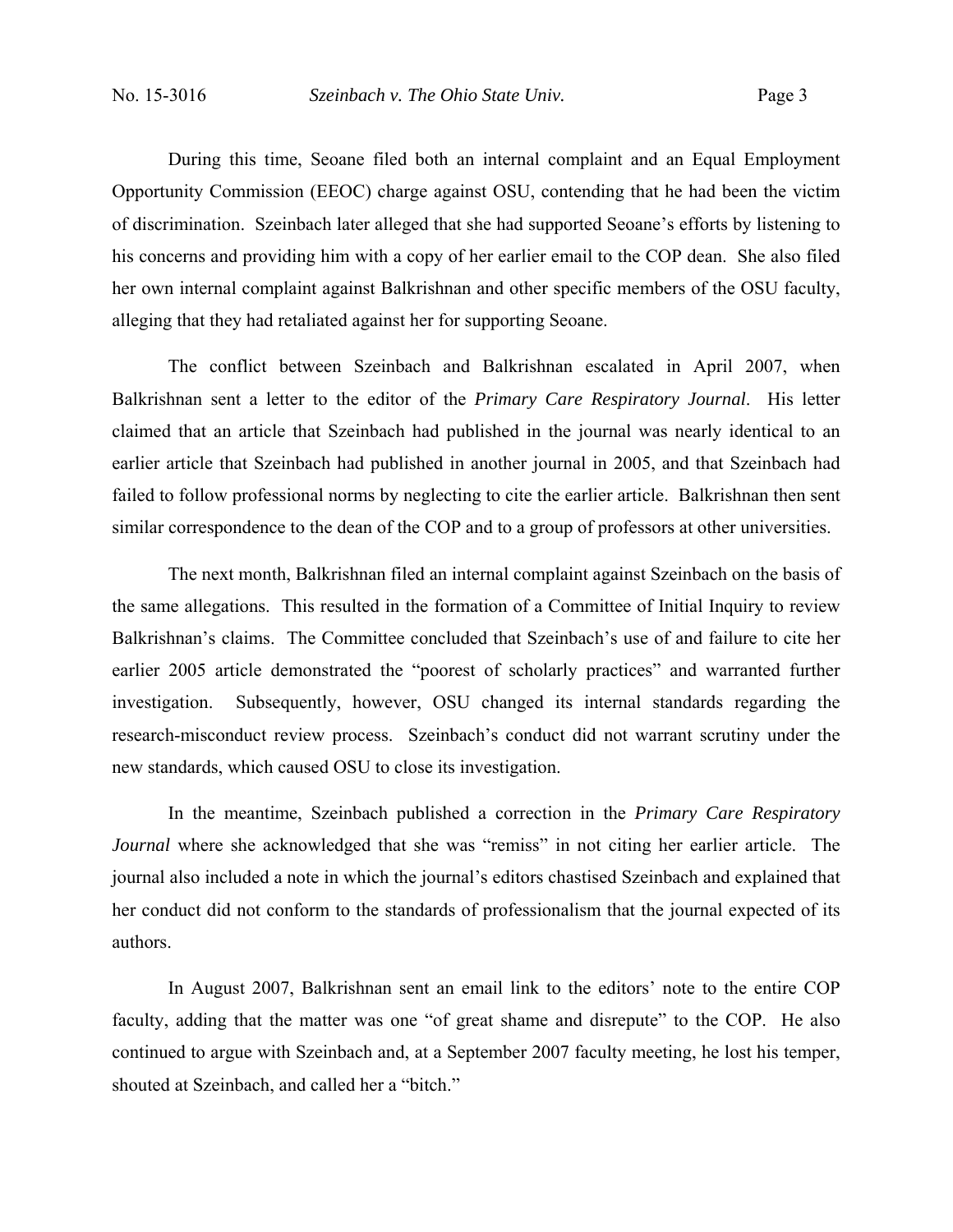Szeinbach responded to these events by filing a charge of discrimination and retaliation with the EEOC. She subsequently received a right-to-sue letter and filed the current lawsuit.

#### **B. Szeinbach's claims, the trial, and the jury award**

 Szeinbach's complaint alleged that OSU discriminated and retaliated against her because of her support for Seoane. She specifically identified (1) the investigation into her publication history, and (2) Balkrishnan's outburst at the September 2007 faculty meeting as incidents of discriminatory and retaliatory conduct. In addition, she alleged that the emails that Balkrishnan sent to COP faculty members and to professors at other universities were part of a "Retaliation Plan" that was specifically designed to punish Szeinbach for her support of Seoane.

 The case eventually proceeded to a jury trial in June 2014, at which time Szeinbach testified about the alleged effects of OSU's conduct. She contended that the dissemination of information about the investigation of her publication history violated the university's confidentiality policy and that this dissemination harmed her reputation in the scientific community.

 Szeinbach also addressed her continued employment with OSU and her pursuit of other job opportunities. She said that, in 2006, she had briefly explored an alleged opening with the University of Arkansas, but acknowledged that she had received no offer of employment for the position. Later, she stated that she gave a seminar at the University of Kentucky in 2011, but that she had little to no contact with that university following her presentation. Finally, she stated that she had "not really looked for a job" after the investigation into her publication history because she preferred to get "this [controversy] taken care of according to Ohio State's own policy."

 The jury also heard testimony from Szeinbach's expert witness, Dr. Stephen Schondelmeyer. He compared the salary that Szeinbach earned while working at OSU to the salaries paid to professors of pharmacy at other universities. To do so, he relied on statistics collected by the American Association of Colleges of Pharmacy. These statistics allowed him to calculate the median salary for pharmacy professors, taking into account factors such as the professors' status (tenured, visiting, etc.) and research productivity. He accordingly explained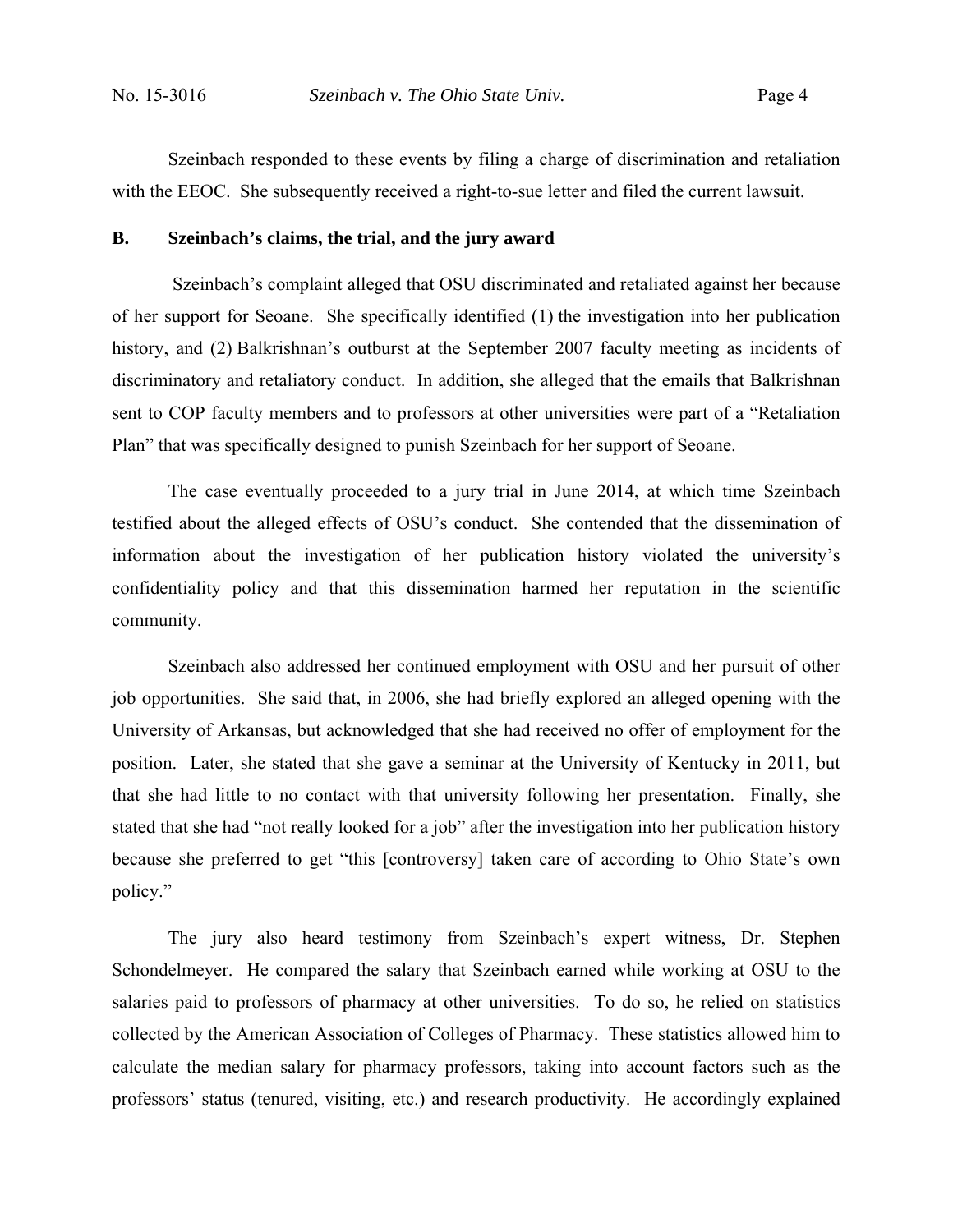that he was able to compare Szeinbach's salary at OSU to the salary of similarly situated professors at other major universities. In the end, Schondelmeyer concluded that Szeinbach had been paid less at OSU than she would have been paid at one of these other institutions. He calculated the salary differential over the relevant time period as \$213,368.

 During closing arguments, Szeinbach's attorney asked the jury to award two kinds of damages. He first requested an award of \$300,000, representing the maximum compensatory damages allowed under 42 U.S.C. § 1981a(b)(3). Second, he requested a back-pay award in an amount sufficient to compensate Szeinbach for the alleged salary differential between OSU and other comparable universities. He argued that this latter award was appropriate because the reputational harm associated with OSU's conduct had prevented Szeinbach from obtaining a position with a higher-paying employer. In support of this claim, counsel cited Schondelmeyer's testimony and urged the jury to award approximately \$213,000 as "the number that [Szeinbach] has lost since 2007 because she can't go to a job somewhere else."

 Ultimately, the jury returned a verdict in favor of Szeinbach on the ground that OSU was responsible for Balkrishnan's discriminatory and retaliatory actions. The jury awarded Szeinbach a total of \$513,368 in damages.

#### **C. Post-trial proceedings**

 In July 2014, OSU moved for a new trial or, in the alternative, for a remittitur. The district court denied the motion for a new trial, *see Szeinbach v. Ohio State Univ.*, No. 2:08-CV-822, 2014 WL 7741404, at \*24 (S.D. Ohio Dec. 12, 2014), and that decision is not part of the present appeal. With regard to the motion for a remittitur, however, the court reduced the jury award down to the \$300,000 cap set forth in 42 U.S.C. § 1981a(b)(3). *Id.* at \*25-27.

 In opposing this reduction, Szeinbach argued that the \$213,368 excess was exempt from the § 1981a(b)(3) cap because the excess constituted an award "for lost back pay opportunities." *Id.* at \*25. The district court rejected this argument on two grounds. First, it concluded that Szeinbach had not presented an adequate factual basis for the excess. It noted that Szeinbach relied on Schondelmeyer's testimony to support her arguments, but the court then concluded that Schondelmeyer's research methodology failed to account for key differences between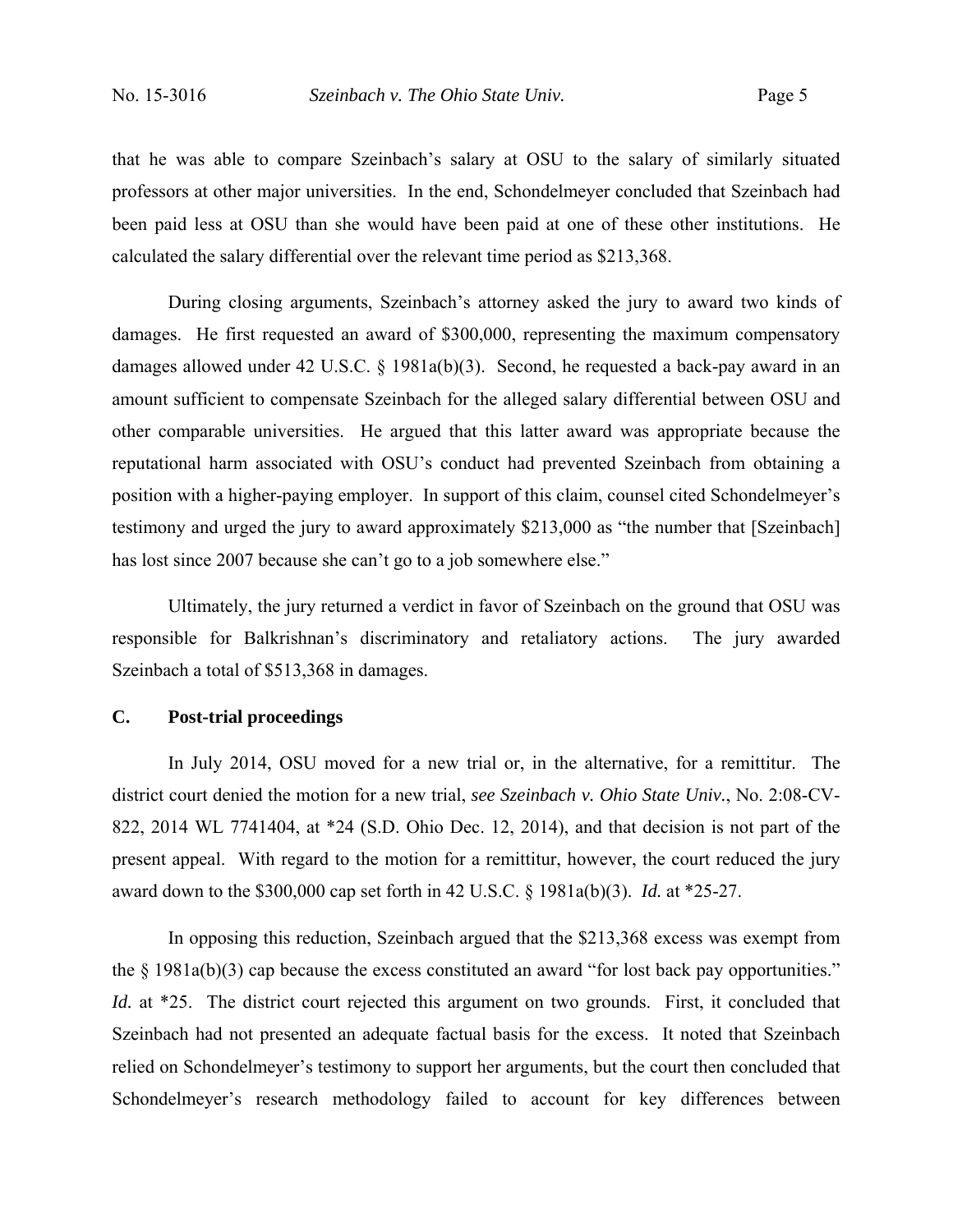Szeinbach's employment at OSU and the employment of professors elsewhere. The court thus determined that his testimony was "flawed and [could not] be used to support [the] conclusion that [Szeinbach's] salary would have been higher at another university." *Id.* at \*26.

 Second, the district court concluded that an award of back pay could not be based on an amount that an employer other than the discriminating defendant itself would have paid. Relying on *Kaiser v. Buckeye Youth Center*, 812 F. Supp. 118 (S.D. Ohio 1993), the court stated that back pay "consists of lost money and benefits from the employer who discriminated against the plaintiff." *Szeinbach*, 2014 WL 7741404, at \*26; *see also Kaiser*, 812 F. Supp. at 119 ("The plain language of the statute restricts the term 'back pay' to the compensation for performing work for the employer who discriminated against the worker . . . ."). The court thus concluded that Szeinbach could not establish a claim to back pay by proffering evidence of what employers other than OSU allegedly would have paid in the absence of OSU's illegal actions. *See Szeinbach*, 2014 WL 7741404, at \*26 ("Plaintiff does not cite to any case law for the proposition that back pay is pay that would have been earned from employment other than with the employer who engaged in discriminatory conduct.").

 Szeinbach now appeals. She maintains that the district court erred when it adopted a definition of back pay that excluded any consideration of what employers other than OSU would have paid her. In addition, she maintains that Schondelmeyer's testimony regarding the salaries at universities other than OSU was sufficient to sustain the jury's award of back pay.

#### **II. ANALYSIS**

#### **A. Standard of review**

A district court should not grant a motion for a remittitur unless a jury's award "is: 1) beyond the range supported by proof; 2) so excessive as to shock the conscience; or 3) the result of mistake." *Denhof v. City of Grand Rapids*, 494 F.3d 534, 547 (6th Cir. 2007). We will not reverse the district court's application of this standard unless the district court abused its discretion. *Id.* Reversal is therefore appropriate only when we have "a definite and firm conviction" that the district court made a clear error of judgment. *Mich. First Credit Union v. Cumis Ins. Soc'y, Inc.*, 641 F.3d 240, 245 (6th Cir. 2011).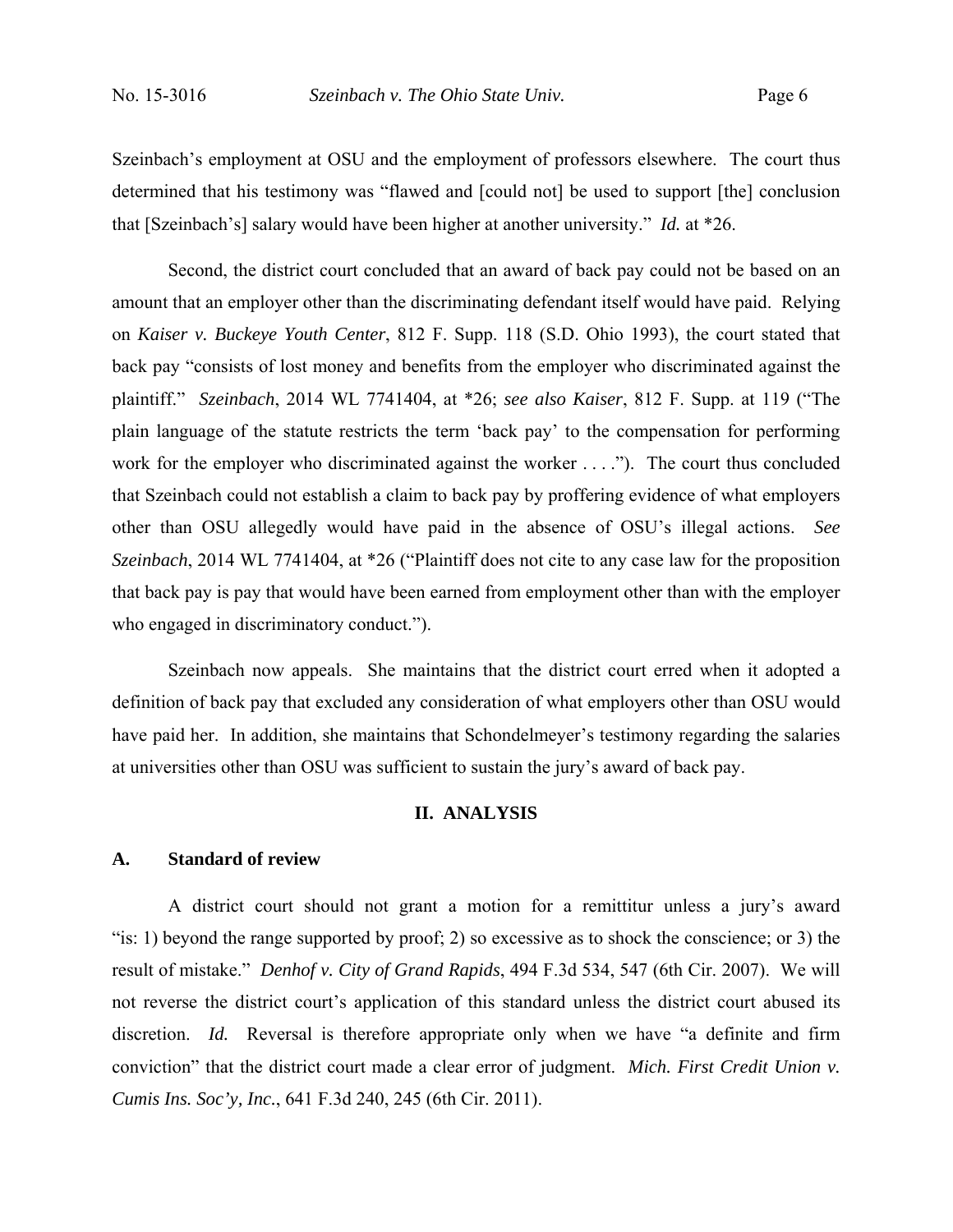#### **B. Remedies available under Title VII**

42 U.S.C. § 1981a(b)(3) imposes a cap on the amount of compensatory damages available in a cause of action under Title VII. For an employer such as OSU with more than 500 employees, the statute provides that "[t]he sum of the amount of compensatory damages awarded under this section for future pecuniary losses, emotional pain, suffering, inconvenience, mental anguish, loss of enjoyment of life, and other nonpecuniary losses . . . shall not exceed . . . \$300,000." 42 U.S.C. § 1981a(b)(3)(D).

But this cap does not apply to the remedies of front pay and back pay. These remedies are considered "equitable" rather than "compensatory," and are therefore not within the scope of § 1981a(b)(3). *See Pollard v. E.I. du Pont de Nemours & Co.*, 532 U.S. 843, 846, 852-53 & n.3 (2001) (addressing front pay); *Reeb v. Ohio Dep't of Rehab. & Corr.*, 435 F.3d 639, 650 (6th Cir. 2006) (addressing back pay).

Front pay is "money awarded for lost compensation during the period between judgment and reinstatement or in lieu of reinstatement." *Pollard*, 532 U.S. at 846. In the present case, Szeinbach never lost her position as a professor in the COP. There is accordingly no need for reinstatement or payment in lieu of reinstatement, so the parties agree that front pay is not an issue in the current appeal.

Back pay, in contrast, is money awarded for lost compensation during the period between the date of the plaintiff's injury (i.e., the date on which the discriminatory course of conduct began) and the date on which damages are determined. *Howe v. City of Akron*, 801 F.3d 718, 745 (6th Cir. 2015) (discussing the methodology for computing a back-pay award). The appropriate amount of back pay is calculated by comparing (1) the amount the plaintiff actually earned while being subjected to the employer's discrimination, and (2) the amount that the plaintiff would have earned in the absence of any discrimination. *See id.* at 746 ("Once the district court has selected starting and ending dates for the back-pay award period, the court must calculate the wages each plaintiff would have earned had he or she been promoted, before subtracting the wages he or she actually earned without the promotion."). Stated differently, the measure of back pay is the difference between the amount that the plaintiff actually earned while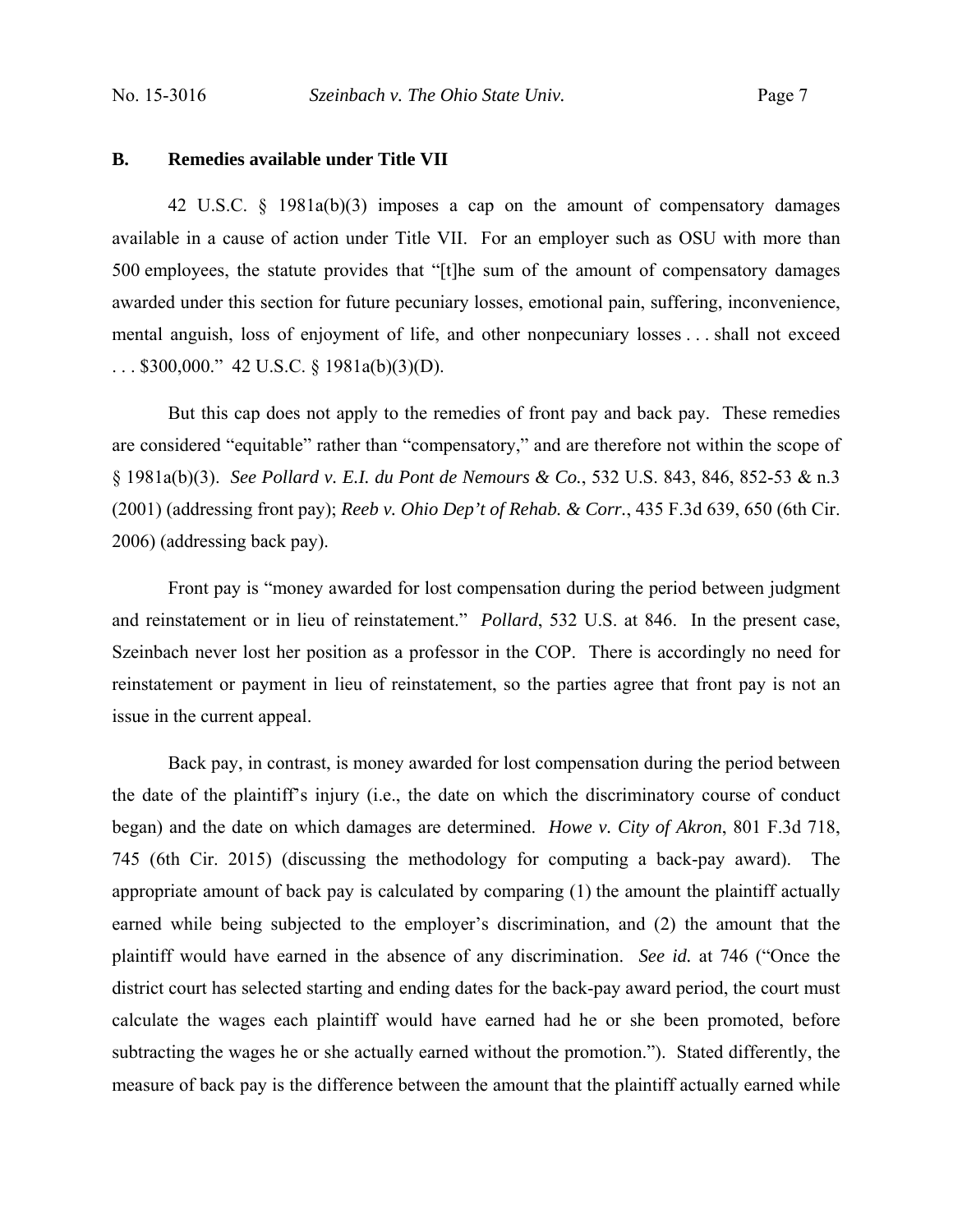being discriminated against and the amount that the plaintiff would have earned if no discrimination had occurred.

The purpose of back pay "is to make whole the victim of an unlawful employment practice by restoring the employee to the position he or she would have been in absent the discrimination." *Howe*, 801 F.3d at 744 (alterations, citations, and internal quotation marks omitted). In light of this purpose, back pay is a comprehensive remedy. It should "completely redress the economic injury the plaintiff has suffered" by encompassing the salary and any raises that the plaintiff would have received, "as well as sick leave, vacation pay, pension benefits and other fringe benefits she would have received but for discrimination." *Id.* (quoting *Gutzwiller v. Fenik*, 860 F.2d 1317, 1333 (6th Cir. 1988)).

An award of back pay in Title VII cases is presumptively favored. *Albemarle Paper Co. v. Moody*, 422 U.S. 405, 420 n.12 (1975). Hence, "given a finding of unlawful discrimination, backpay should be denied only for reasons which, if applied generally, would not frustrate the central statutory purposes of eradicating discrimination throughout the economy and making persons whole for injuries suffered through past discrimination." *Howe*, 801 F.3d at 744 (quoting *Albemarle*, 422 U.S. at 421); *see also Rasimas v. Mich. Dep't of Mental Health*, 714 F.2d 614, 626 (6th Cir. 1983) ("[I]n the absence of exceptional circumstances, backpay should always be awarded when a Title VII violation is found."). Neither the employer's "arguable good faith" nor "difficulty in calculating the backpay award" constitutes a sufficient basis for withholding back pay. *Rasimas*, 714 F.2d at 626.

Nevertheless, back pay is not appropriate in all situations. The plaintiff in a Title VII case must prove her entitlement to back pay and establish the appropriate amount with reasonable certainty. *McMahon v. Libbey-Owens-Ford Co.*, 870 F.2d 1073, 1079 (6th Cir. 1989) ("[B]ack pay must be limited to actual damages and proved with reasonable certainty." (citation and internal quotation marks omitted)). If the plaintiff fails to offer such proof, then an award of back pay is not warranted. *See id.*; *see also Christopher v. Stouder Mem'l Hosp.*, 936 F.2d 870, 880 (6th Cir. 1991) (affirming the district court's denial of back pay when the plaintiff "did not prove what she actually would have received" and the claim to back pay was based on "mere speculation").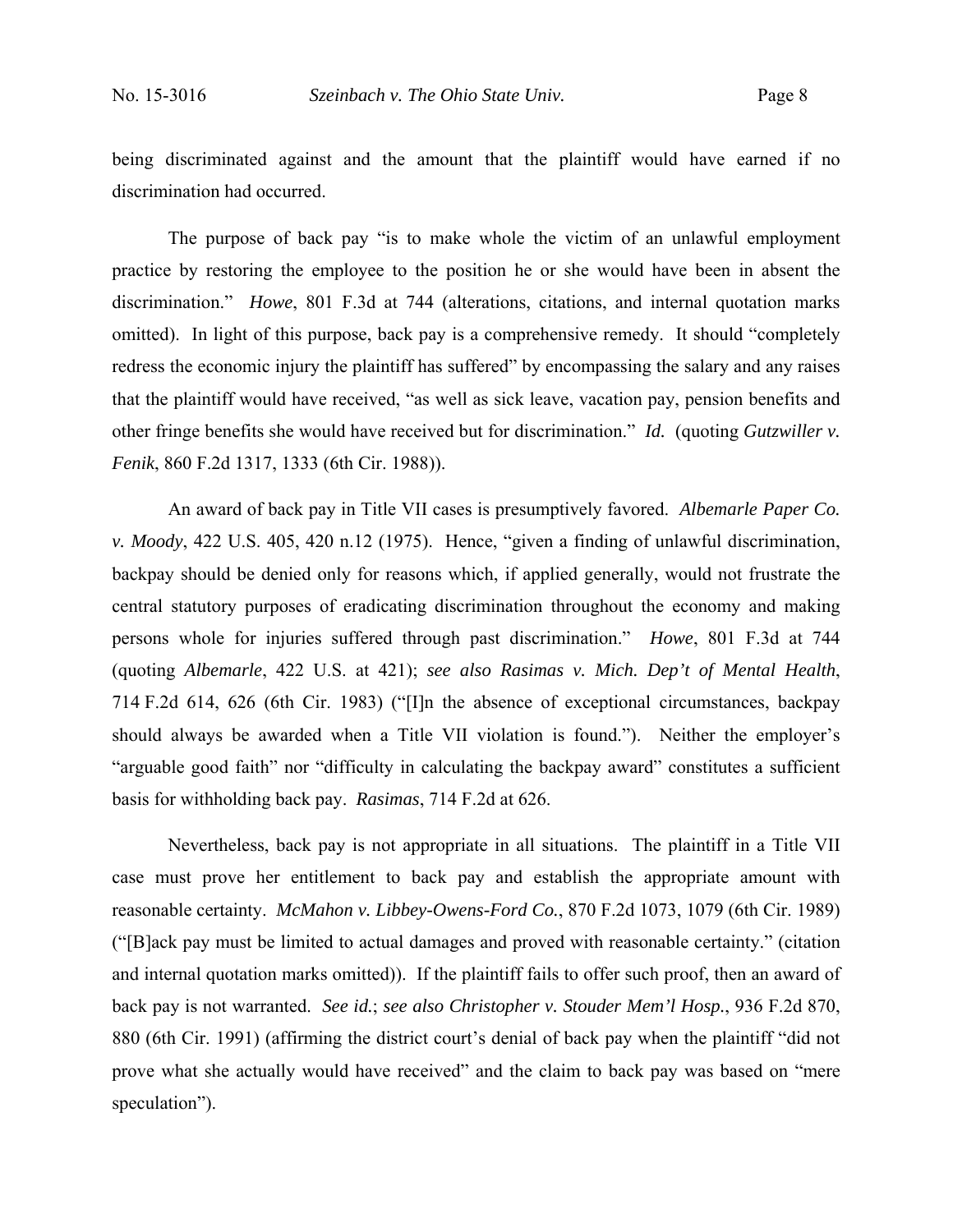The appropriate amount of back pay is the sole issue on appeal in the present case. Szeinbach contends that the jury correctly determined that she was entitled to \$213,368 in back pay. This amount, according to Szeinbach, represents the disparity between (1) the amount that that she actually earned while working for OSU, and (2) the amount that she would have earned had OSU's discriminatory conduct not prevented her from taking a position at a different university.

 OSU responds that the \$213,368 cannot properly be characterized as back pay. It first maintains that Szeinbach was ineligible for back pay because she never lost her job or suffered a decrease in salary while working at OSU, and because comparing what Szeinbach might have earned while working for a different employer is not an appropriate basis for calculating her alleged damages. OSU also contends in the alternative that the evidence supporting her entitlement was too speculative to warrant the award of \$213,368.

## **C. The district court erred by restricting the measure of back pay to what Szeinbach could have earned while working only for OSU**

As noted above, the district court granted OSU's motion for a remittitur in part on the basis that an award of back pay cannot be based on the difference between what a prevailing plaintiff earned while working for her culpable employer and what the plaintiff would have earned in the absence of discrimination while working elsewhere. The court instead interpreted Title VII as allowing for back pay only on the basis of a comparison between what the plaintiff actually earned and what she could have earned while working for the same employer. *See Szeinbach v. Ohio State Univ.*, No. 2:08-CV-822, 2014 WL 7741404, at \*26 (S.D. Ohio Dec. 12, 2014). Szeinbach disputes this analysis.

The district court based its ruling on *Kaiser v. Buckeye Youth Center*, 812 F. Supp. 118 (S.D. Ohio 1993). In that case, the plaintiff originally held two jobs: a day job with a county government and a night job with the Buckeye Youth Center. He alleged that Buckeye discriminated against him by transferring him to its day shift, thus requiring him to resign from his daytime position with the county government. The plaintiff sought damages to account for the income that he would have earned had he not been forced to give up his position with the county.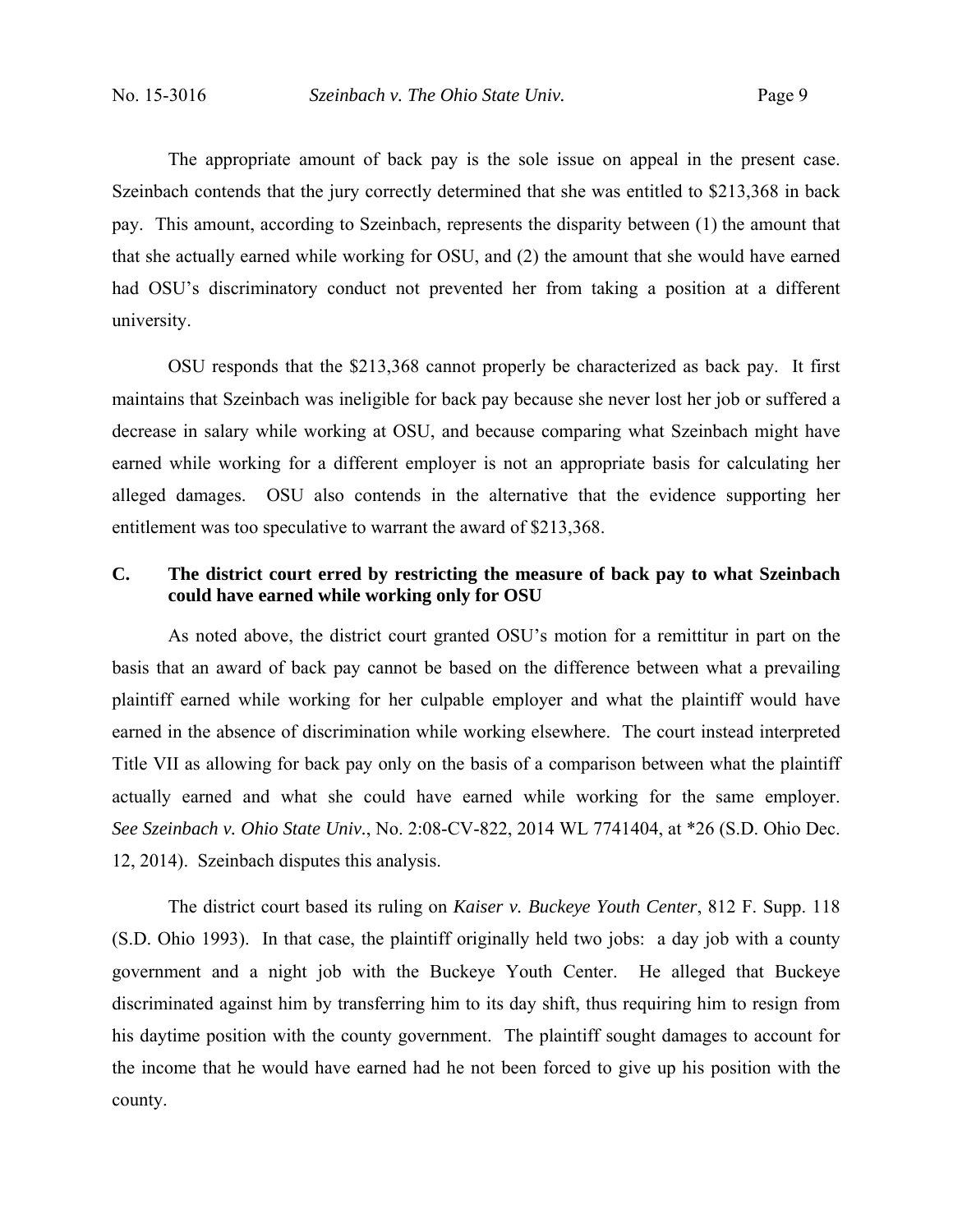The district court in *Kaiser* rejected the plaintiff's entitlement to such compensation. In doing so, the court focused on 42 U.S.C. § 2000e–5(g), which provides that a court in a Title VII cause of action

may enjoin the respondent from engaging in [an] unlawful employment practice, and order such affirmative action as may be appropriate, which may include, but is not limited to, reinstatement or hiring of employees, with or without back pay (payable by the employer, employment agency, or labor organization, as the case may be, responsible for the unlawful employment practice), or any other equitable relief as the court deems appropriate.

The *Kaiser* court concluded that the "plain language" of the above statute "restricts the term 'back pay' to the compensation for performing work for the employer who discriminated against the worker." 812 F. Supp. at 119. It accordingly determined that the plaintiff could not obtain back pay based on work that he would have performed for the county government; instead, the measure of back pay could be based only on what the defendant Buckeye would have paid the plaintiff. *See id.*

 The district court in the present case decided to follow *Kaiser*, *see Szeinbach*, 2014 WL 7741404, at \*26, but following *Kaiser* raises multiple problems. First, the district court erroneously referred to *Kaiser* as a decision from this court. *Id.* ("[Plaintiff's cited caselaw] is at odds with the Sixth Circuit's ruling in *Kaiser*."). The district court thus stated that it was required to follow *Kaiser* when in reality *Kaiser* represents nothing more than potentially persuasive authority from one of the district court's sister tribunals.

 Second, the "plain language" of 42 U.S.C. § 2000e–5(g) does not support the *Kaiser* court's interpretation of the statute. The statute provides that an award of back pay shall be "payable by the employer . . . responsible for the unlawful employment practice," but says nothing about how to calculate the amount that the responsible employer must pay. Hence, even though the culpable employer itself must indeed pay the appropriate amount of back pay, nothing in the statute forecloses the possibility that the amount might depend on what the plaintiff could have earned while working for a different employer.

 Finally, the *Kaiser* court offered no supporting caselaw for its analysis. It baldly stated that "[t]he courts have so interpreted  $\S 2000e-5(g)$ ," but omitted any supporting citations for that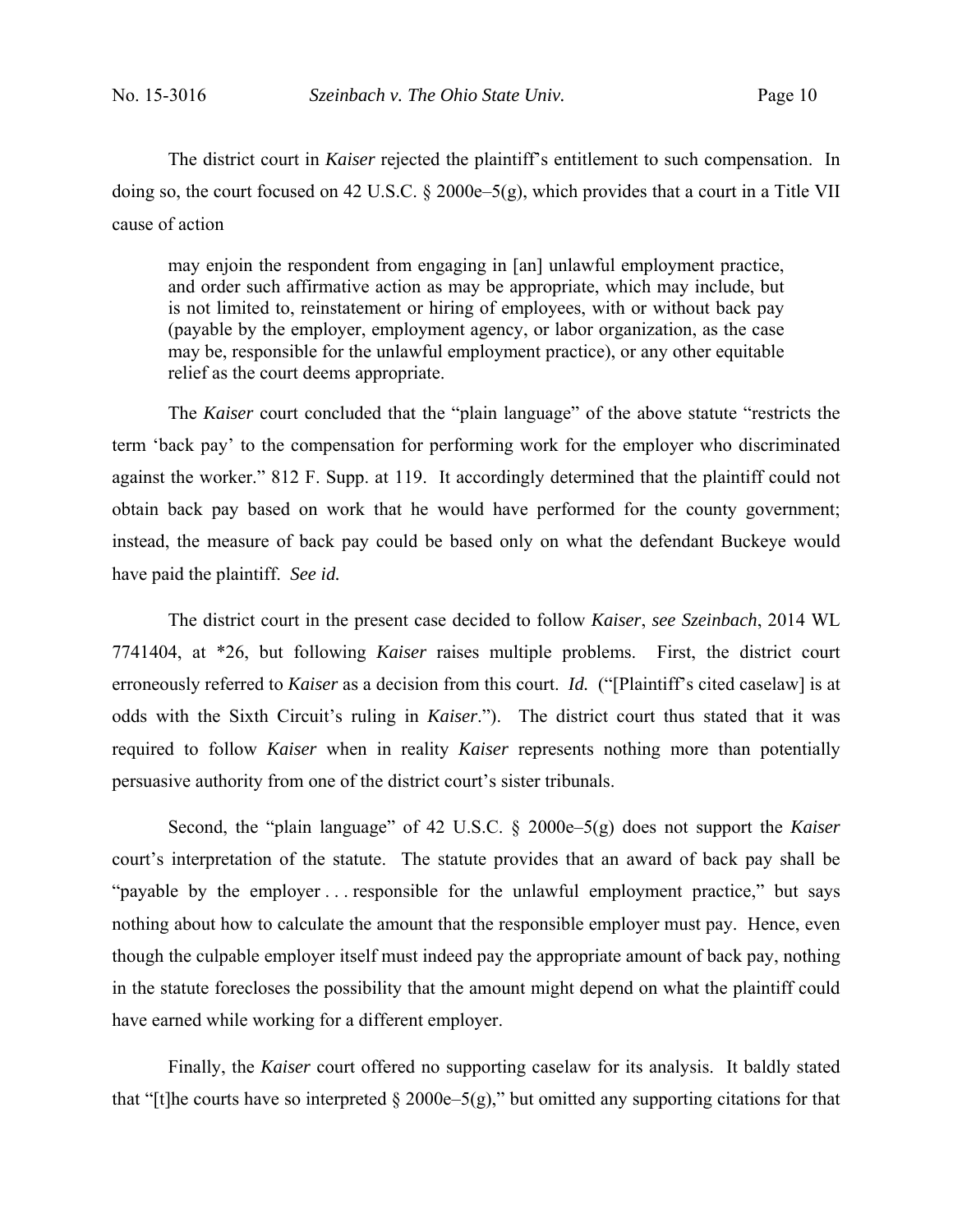assertion. *See* 812 F. Supp. at 119. In fact, at least one circuit court has subsequently reached the opposite conclusion. *See Nassar v. Univ. of Texas Sw. Med. Ctr.*, 674 F.3d 448 (5th Cir. 2012), *vacated on other grounds*, 133 S. Ct. 2517 (2013). The plaintiff in *Nassar* was originally employed with the University of Texas Southwestern Medical Center (UTSW). He experienced harassment at the hands of a UTSW employee, so he sought a new position with a different employer—Parkland Hospital. Parkland extended Nassar a formal offer of employment but, before Nassar began working there, another UTSW employee "resolved to stop Parkland from hiring [him.]" *Id.* at 451. That employee successfully "prompted Parkland to withdraw the offer" to Nassar, leading Nassar to eventually take a position with a third employer at a lower salary. *Id.* 

 In pursuing his subsequent Title VII claim, Nassar sought back pay based on the difference between (1) the amount that he was earning with the third employer, and (2) the amount that he would have earned with Parkland. *Id.* at 454-55. UTSW opposed this measure of back pay, asserting that the appropriate comparison was between the amount earned with the third employer and the amount that Nassar would have earned had he continued working at UTSW. *Id.*

The Fifth Circuit rejected UTSW's argument. Unlike the district court in *Kaiser*, the Fifth Circuit interpreted 42 U.S.C. § 2000e–5(g) by drawing a distinction between the entity that is liable for an award of back pay and the way in which the amount of that award is calculated. *Id.* at 455. The court observed that, even though 42 U.S.C. § 2000e–5(g) provides that back pay is "payable by the employer . . . responsible for the unlawful employment practice," the statute "does not require that the employer liable for back pay be the same entity for whom the plaintiff would have worked had he not suffered unlawful retaliation." *Id.* As a result, the court held that the amount of Nassar's back pay could appropriately be based on a comparison between what he was earning with the third employer and what he would have earned had UTSW not improperly interfered with his job offer from Parkland. *Id.*

The same reasoning applies in the present case. Assuming for the sake of argument that Szeinbach did have a firm offer of employment from a university other than OSU, and assuming that OSU's allegedly illegal conduct resulted in the withdrawal of that offer, then the appropriate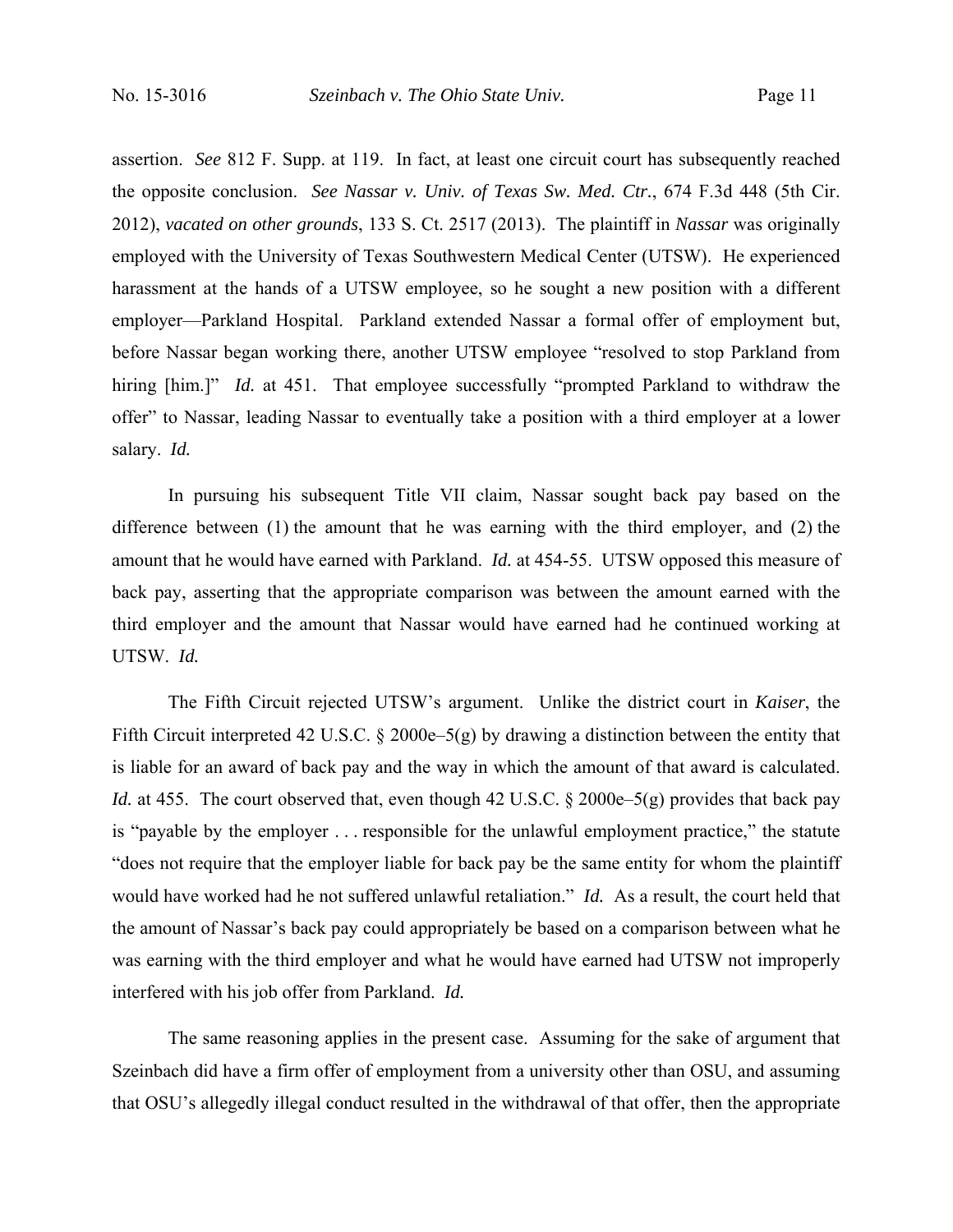measure of back pay would be the difference between (1) what Szeinbach actually earned at OSU, and (2) what Szeinbach would have earned while working for the other university.

This interpretation of the back-pay remedy is consistent with the remedy's purpose. The goal of back pay, as noted above, is to place the plaintiff in the position that she would have occupied in the absence of any illegal conduct by her employer. *See Howe v. City of Akron*, 801 F.3d 718, 744 (6th Cir. 2015). Hence, if the plaintiff can in fact show that, but for the defendant's discriminatory conduct, she would have obtained a higher-paying position with a third-party employer, then the purpose of Title VII is furthered by the court's recognizing this differential by awarding back pay commensurate with the higher-paying position.

This holds true regardless of whether the higher-paying position is associated with the discriminating employer or with a third party. The goal, after all, is to make the plaintiff just as well off as she would have been in a nondiscriminatory employment situation. Imposing arbitrary restraints on this process (such as by limiting the available employment opportunities solely to those offered by the culpable employer) would frustrate this goal and prevent the courts from truly making the plaintiff "whole." *See Nassar*, 674 F.3d at 455 ("By retaliating against Nassar and blocking his job with Parkland, UTSW deprived Nassar of the pay he otherwise would have earned there. Therefore, to make Nassar whole, the back pay ought to be measured against what Nassar would have made at Parkland.").

For these reasons, we conclude that the district court erred in determining that any amount of back pay had to be based on a comparison between what Szeinbach actually earned while being subjected to OSU's discrimination and what she would have earned at OSU in the absence of discrimination. Instead, the district court should have considered the possibility that employment opportunities with third-party employers might have affected the proper calculation of back pay.

### **D. Szeinbach failed to establish her entitlement to back pay with reasonable certainty**

The above analysis, however, does not mandate that this appeal be decided in Szeinbach's favor. Even though we conclude that Szeinbach could appropriately seek an award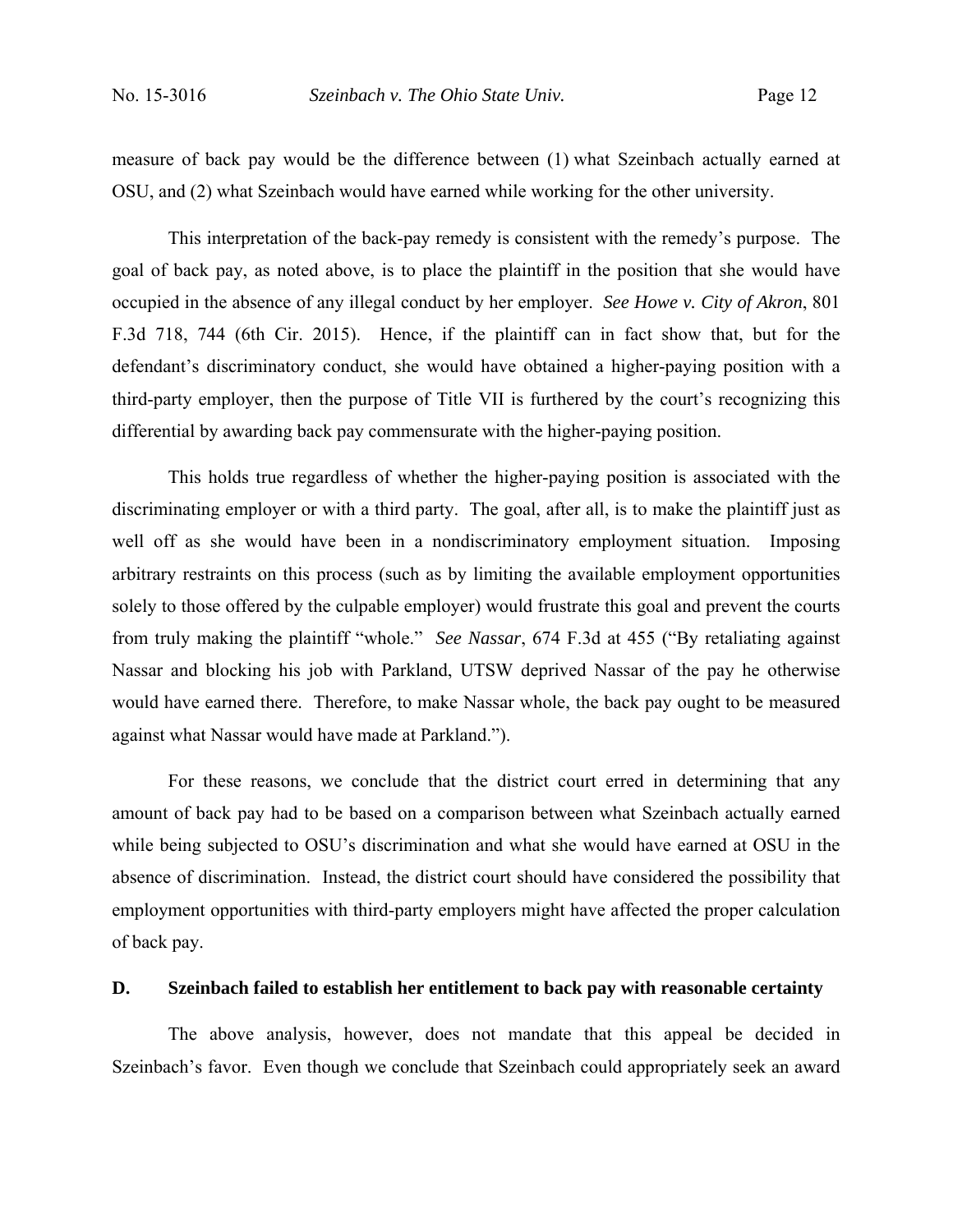of back pay based on what she would have earned with a third-party employer, Szeinbach must *prove* her entitlement to such back pay. Unfortunately for Szeinbach, she failed to do so.

To prevail on a claim for back pay under Title VII, a plaintiff must establish the amount of back pay with reasonable certainty. *McMahon v. Libbey-Owens-Ford Co.*, 870 F.2d 1073, 1079 (6th Cir. 1989) ("[B]ack pay must be limited to actual damages and proved with reasonable certainty." (citation and internal quotation marks omitted)). The plaintiff cannot rest her entitlement to back pay on "mere speculation" about what she would have earned in the absence of discrimination. *Hance v. Norfolk S. Ry. Co.*, 571 F.3d 511, 520 (6th Cir. 2009) ("Although back pay in a Title VII case need not be proven with the exactitude of lost profits in a breach of contract case, neither can such an award be appropriately founded on mere speculation." (citation and internal quotation marks omitted)).

In the present case, Szeinbach built her claim to back pay on (1) her own testimony about positions at universities other than OSU, and (2) her expert witness's testimony about salaries at those other universities. The testimony provided, however, failed to establish a reasonably certain basis for calculating an award of back pay.

### *1. Szeinbach's testimony*

We first consider Szeinbach's own testimony. Szeinbach said that she considered pursuing jobs at the University of Arkansas in 2006 and at the University of Kentucky in 2011, but that the reputational harm from OSU's discrimination prevented her from obtaining a position at either institution.

With regard to the Arkansas position, Szeinbach testified that she spoke to a representative of the university in May 2006. She was invited to visit the university if she was ever in the area, but she did not follow up on the invitation, and she did not speak to the representative again for approximately one year. In addition, she acknowledged that (1) she never interviewed for a position at Arkansas, (2) she did not receive an offer of employment from Arkansas, and (3) she did not know whether or when Arkansas filled the allegedly open position. OSU's attorney then asked Szeinbach on cross-examination whether she had "lost out"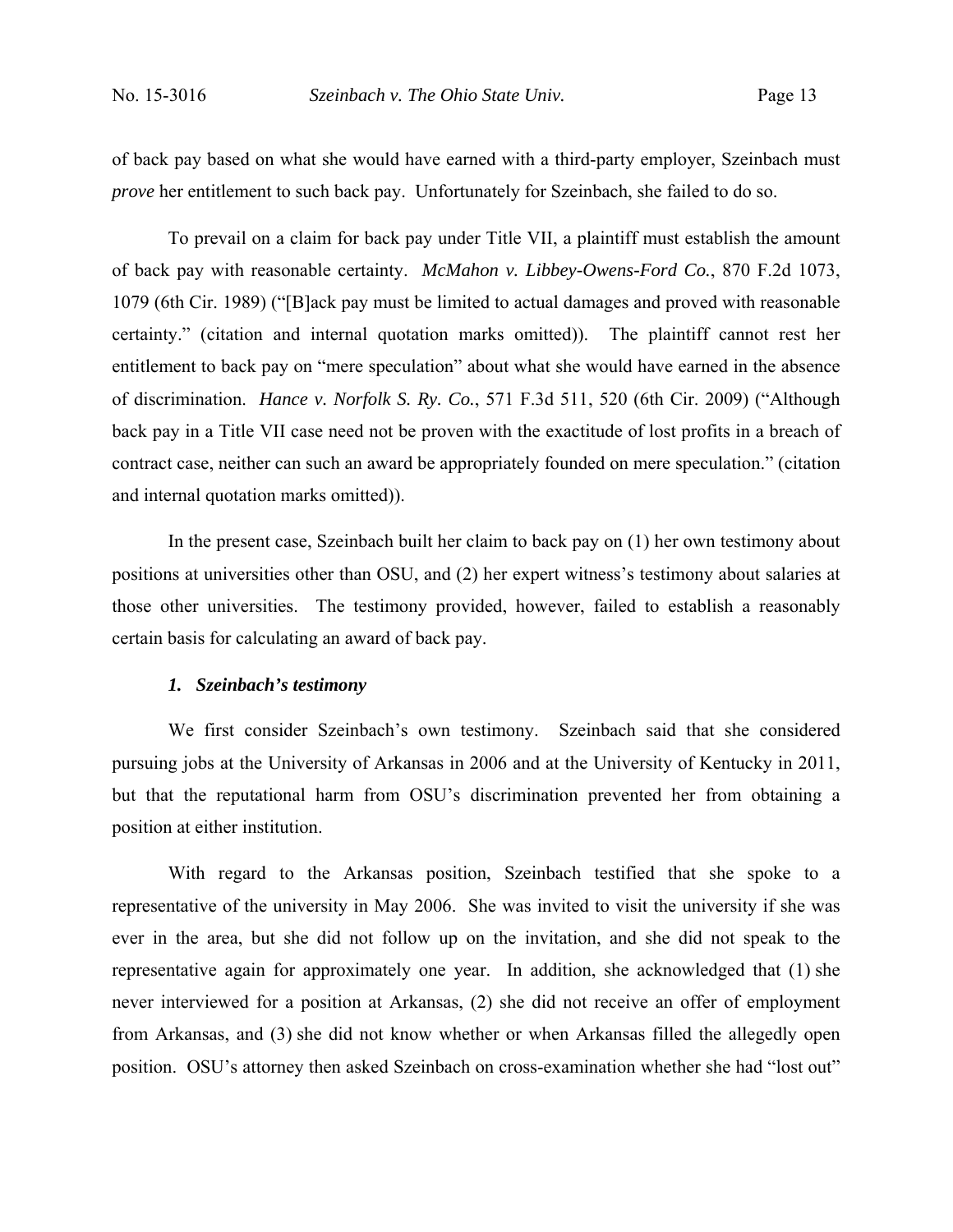on a position at Arkansas. Szeinbach responded: "I didn't say I lost out on it. I just said I stopped pursuing it."

With respect to the University of Kentucky, Szeinbach testified that she gave a seminar at the university in 2011. She regarded such seminars as potential precursors to recruitment efforts but, after giving the seminar at Kentucky, Szeinbach never heard anything further from the university. In addition, she acknowledged that she did not contact anyone from the university to inquire further about a potential position, and she later conceded that she had not looked for any other positions because she was "happy" with her current employment.

The above-described testimony does not establish with "reasonable certainty" that, in the absence of OSU's discrimination, Szeinbach would have obtained a position with a university other than OSU. To the contrary, Szeinbach at most was involved in preliminary recruitment efforts that carried no reasonable certainty of future employment. Moreover, Szeinbach's testimony indicates that—rather than being prevented from obtaining an alternative position by OSU's conduct—Szeinbach herself decided to voluntarily cease seeking other positions. Szeinbach's testimony about other employment opportunities that she might have received thus constitutes the sort of "mere speculation" that is an insufficient foundation for an award of back pay. *See Hance*, 571 F.3d at 520.

Szeinbach counters this conclusion by citing this court's decision in *Oakley v. City of Memphis*, 566 F. App'x 425 (6th Cir. 2014), for the proposition that back pay is customarily calculated by looking at jobs that a plaintiff allegedly failed to obtain because of the employer's illegal conduct. But Szeinbach misreads *Oakley*. This court's decision in *Oakley* concerned the effect of "interim earnings" on back-pay calculations. *See id.* at 429. As explained in that case, "interim earnings" are defined to include "earnings from jobs that could not have been worked had no discrimination occurred." *Id.* (internal citation and quotation marks omitted). These earnings, in other words, represent compensation that a plaintiff would not have received in the absence of the complained-of discrimination. Hence, in calculating the proper amount of back pay to remedy the discrimination, "courts are required to deduct interim earnings." *Id.* Otherwise, the plaintiff would receive an improper windfall by recovering both (1) the amount of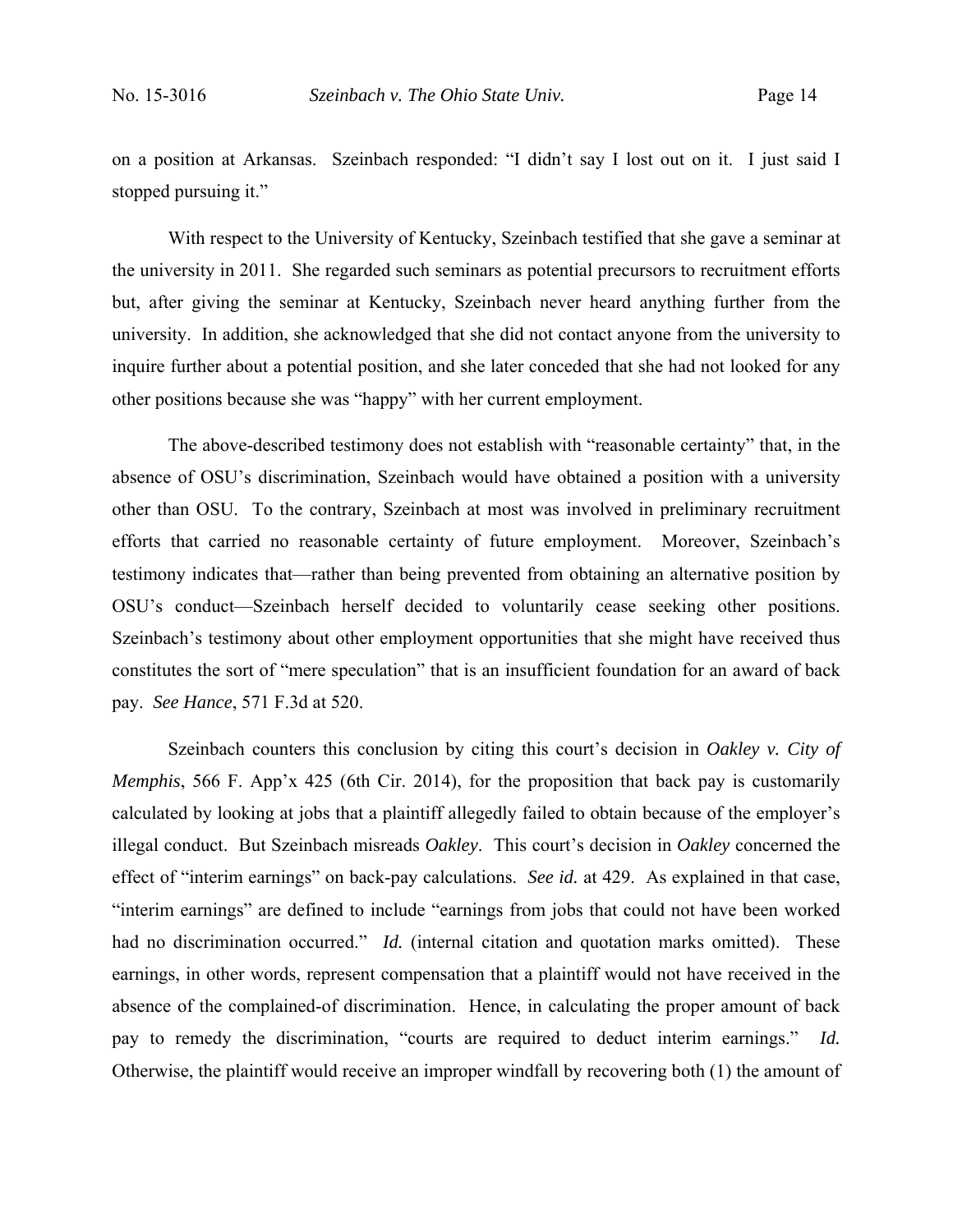money that she would have earned in the absence of discrimination, and (2) the amount of interim earnings that she received while being subjected to discrimination.

This discussion from *Oakley* has no applicability to Szeinbach's situation because *Oakley* does not stand for the broad proposition asserted by Szeinbach. Instead, the case simply addresses an interim-earnings issue that neither party has argued is relevant to this appeal.

Moreover, the facts of *Oakley* support the conclusion that Szeinbach failed to adequately prove her entitlement to damages. The plaintiffs in *Oakley* were police officers who asserted that, as part of their remedy for the defendant's discrimination, they were entitled to promotions within the police department. In rejecting this argument, the district court observed that the police chief had "largely unfettered discretion" over promotions, meaning "there [was] simply no guarantee that the Chief . . . would have promoted any particular individual." *Id.* at 431. The plaintiffs' requests for promotions were accordingly too speculative for them to be granted. *See id.* ("The district court denied such damages, finding that this argument was based on underlying assumptions that were too remote and speculative to merit judicial relief.").

So too in Szeinbach's case. The University of Arkansas and the University of Kentucky have discretion in their hiring decisions, and nothing in the record indicates that Szeinbach had any legitimate basis to believe that she would likely be employed by either of them. That Szeinbach might have earned any compensation outside of OSU is thus too speculative to support a calculation of back pay. *See id.*

Szeinbach also attempts to support her claim by citing *Nassar v. University of Texas Southwestern Medical Center*, 674 F.3d 448 (5th Cir. 2012), *vacated on other grounds*, 133 S. Ct. 2517 (2013). Her argument is unavailing, however, because *Nassar* is distinguishable on its facts. The third-party employer in that case had given the plaintiff a formal offer of employment with a fixed start date and a defined salary. *Id.* at 451. This allowed the factfinder in *Nassar* to readily conclude that, but for his current employer's discriminatory conduct, Nassar would indeed have begun working with the third-party employer.

Szeinbach failed to make a similar showing. She never had an interview for a position with the University of Arkansas, she never heard back from the University of Kentucky after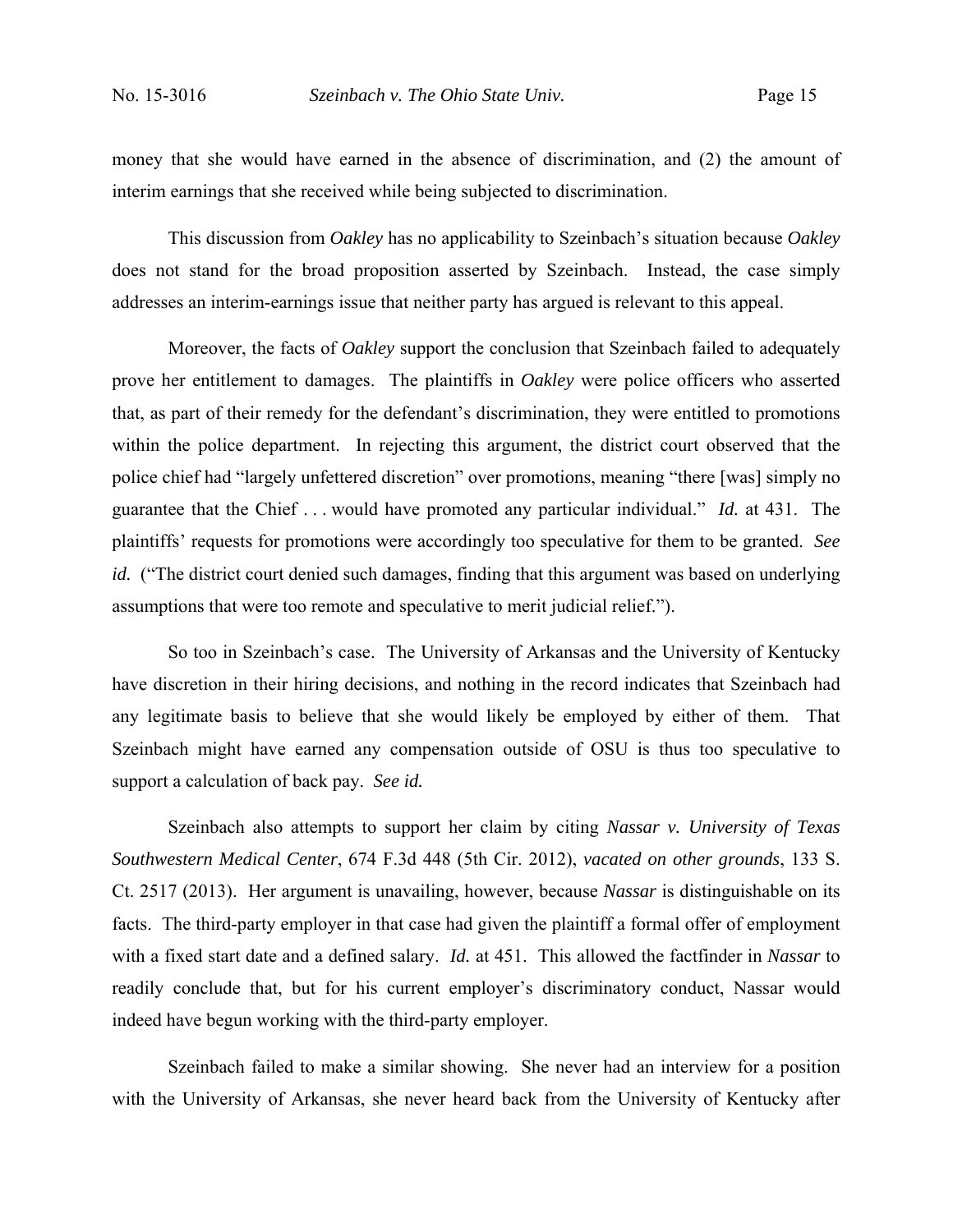giving her seminar there, and she never received an offer of employment from either institution. Szeinbach also said that she was happy with her current employment. Her situation is thus too far removed from the circumstances in *Nassar* for the facts of that case to support Szeinbach's claim that she is entitled to back pay.

#### *2. Dr. Schondelmeyer's testimony*

We next turn to the testimony of Szeinbach's expert witness, Dr. Schondelmeyer. This witness testified that most major universities pay their pharmacy professors higher salaries than does OSU. He thus concluded that, if Szeinbach had successfully obtained a position at one of these other universities, she would have earned approximately \$213,000 more than she actually earned at OSU over the relevant time period.

The district court concluded that Dr. Schondelmeyer's testimony did not support the jury's award of damages because Schondelmeyer's calculations suffered from methodological flaws. *See Szeinbach v. Ohio State Univ.*, No. 2:08-CV-822, 2014 WL 7741404, at \*25-26 (S.D. Ohio Dec. 12, 2014). Although we agree with the district court's analysis, the issue whether Schondelmeyer's methodology is reliable enough to support a back-pay calculation is ultimately immaterial because Szeinbach's own testimony, as described above, failed to establish with reasonable certainty that, in the absence of OSU's discrimination, she would have obtained a position with a university other than OSU. Her claim to back pay, in short, is based on conjecture and speculation about her future job opportunities that are legally insufficient to justify her requested relief. *See, e.g.*, *Oakley v. City of Memphis*, 566 F. App'x 425, 431 (6th Cir. 2014) (rejecting the plaintiffs' request for damages because they were "based on underlying assumptions that were too remote and speculative to merit judicial relief").

For these reasons, neither Szeinbach's own testimony nor the testimony of her expert witness established a sufficiently reliable basis for her entitlement to back pay. We thus conclude that the award of back pay did in fact go "beyond the range supported by [Szeinbach's] proof." *See Denhof v. City of Grand Rapids*, 494 F.3d 534, 547 (6th Cir. 2007). The district court therefore did not abuse its discretion in granting OSU's motion for a remittitur on the ground that Szeinbach had not presented an adequate factual basis for her proposed remedy.